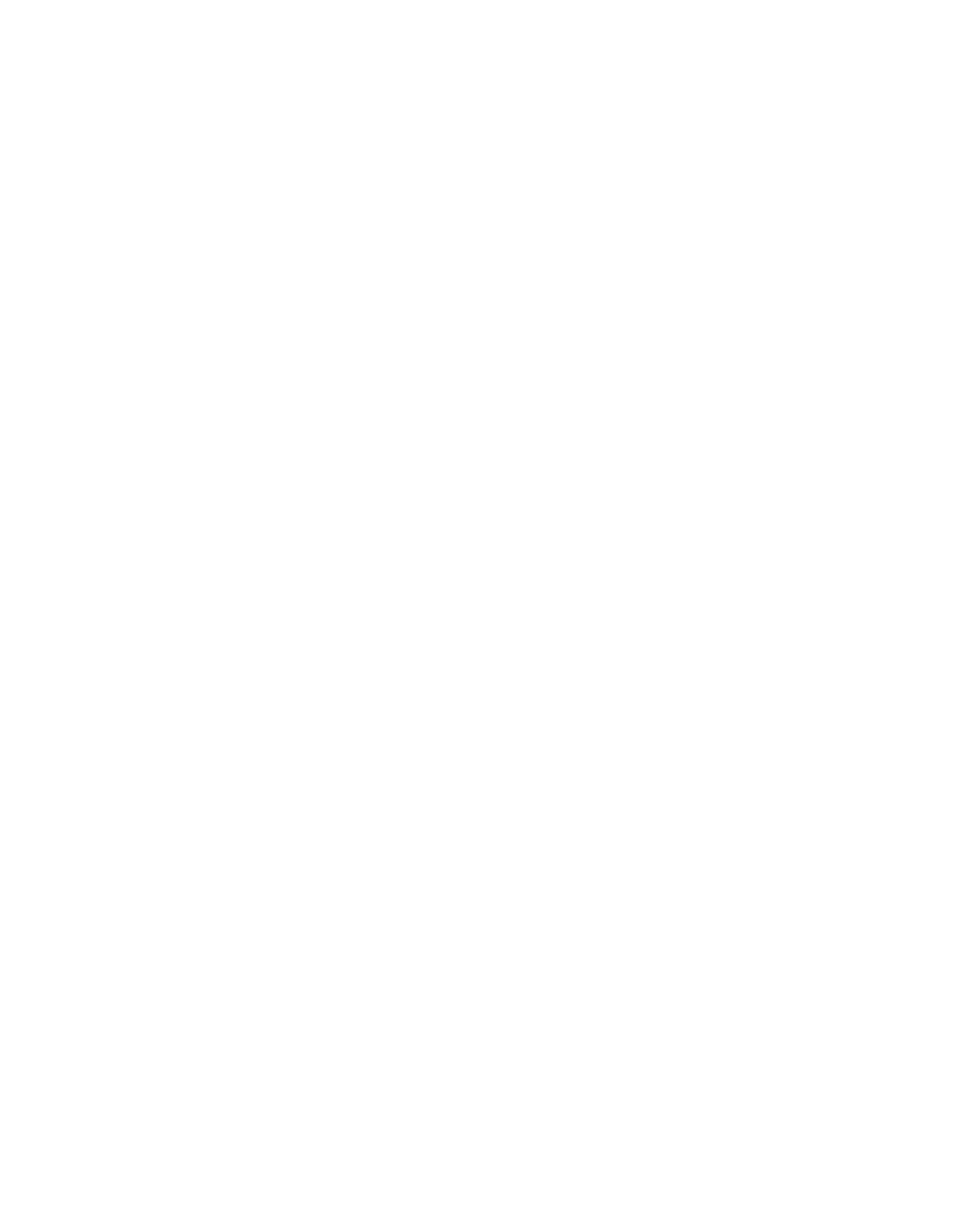## **Effect of Crack Size on Natural Frequency Using Resonant Inspection**

**Richard W Bono Gail R Stultz** 

**The Modal Shop, Inc. 3149 East Kemper Rd. Cincinnati, OH 45241**

Resonant Inspection is commonly used by powdered metal part manufacturers to sort quality components from those with structural defects. One of the more common structural defects found in powdered metal parts are cracks, often produced while in the green state. A controlled experiment was designed to investigate the sensitivity of resonant frequency shifts to crack size. This evaluation was intended to generalize and quantify the effectiveness of resonant inspection by generating a variety of crack sizes within a tightly controlled set of production parts. Although data was acquired to quantify how small of a crack the resonant inspection technique can detect, it is important to recognize that these results cannot be applied across all powdered metal parts due to differences in part geometry, mass and stiffness as well as control of production process variations.

## INTRODUCTION TO RAM NDT

The Resonant Acoustic Method of NDT (RAM NDT) is a volumetric resonant inspection technique that measures the structural integrity of each part to detect defects on a component level. This technique is easily automated to eliminate human errors with fast throughput, providing cost effective 100% inspection with minimal disruption to production. With a large number of successes on the production lines of powder metal and cast parts, RAM NDT is the simple and effective solution to manufacturers' zero PPM challenge.

Traditional NDT techniques, for example magnetic particle or dye penetrant testing, focus on detecting and diagnosing defects. They use visual or imaging techniques that scan for indications of specific defects. For production line quality inspection, identifying the type of defect itself is secondary to identifying the defective parts. While diagnosing specific defects is applicable when evaluating and inspecting some systems, such as using ultrasonics to inspect gas pipelines, it is not appropriate for high volume 100% inspection of manufactured metal parts. For these production lines it is of primary importance to detect *if* a part is non-conforming rather than *why*. Therefore, an end-of-line "go/no go" objective inspection, such as by RAM NDT, is preferred here to a subjective diagnosis, perhaps useful in defect root cause analysis.

Resonant inspection (RI), the general classification of RAM NDT, measures the structural response of a part and evaluates it against the statistical variation from a control set of good parts to screen defects. Its volumetric approach tests the whole part, both for external and internal structural flaws or deviations, providing objective and quantitative results. This structural response is a unique and measurable signature, defined by a component's mechanical resonances. These resonances are a function of part geometry and material properties and are the basis for RI techniques. By measuring the resonances of a part, one determines the structural characteristics of that part in a single test. Typical flaws and defects that can adverse affect the structural characteristics of a part are given in Table 1 for powdered metal, cast and forged applications. Many of the traditional NDT techniques can detect these flaws as well, but often only RI can detect all in a single test, throughout the entire part (including deep sub-surface defects), in an automated and objective fashion.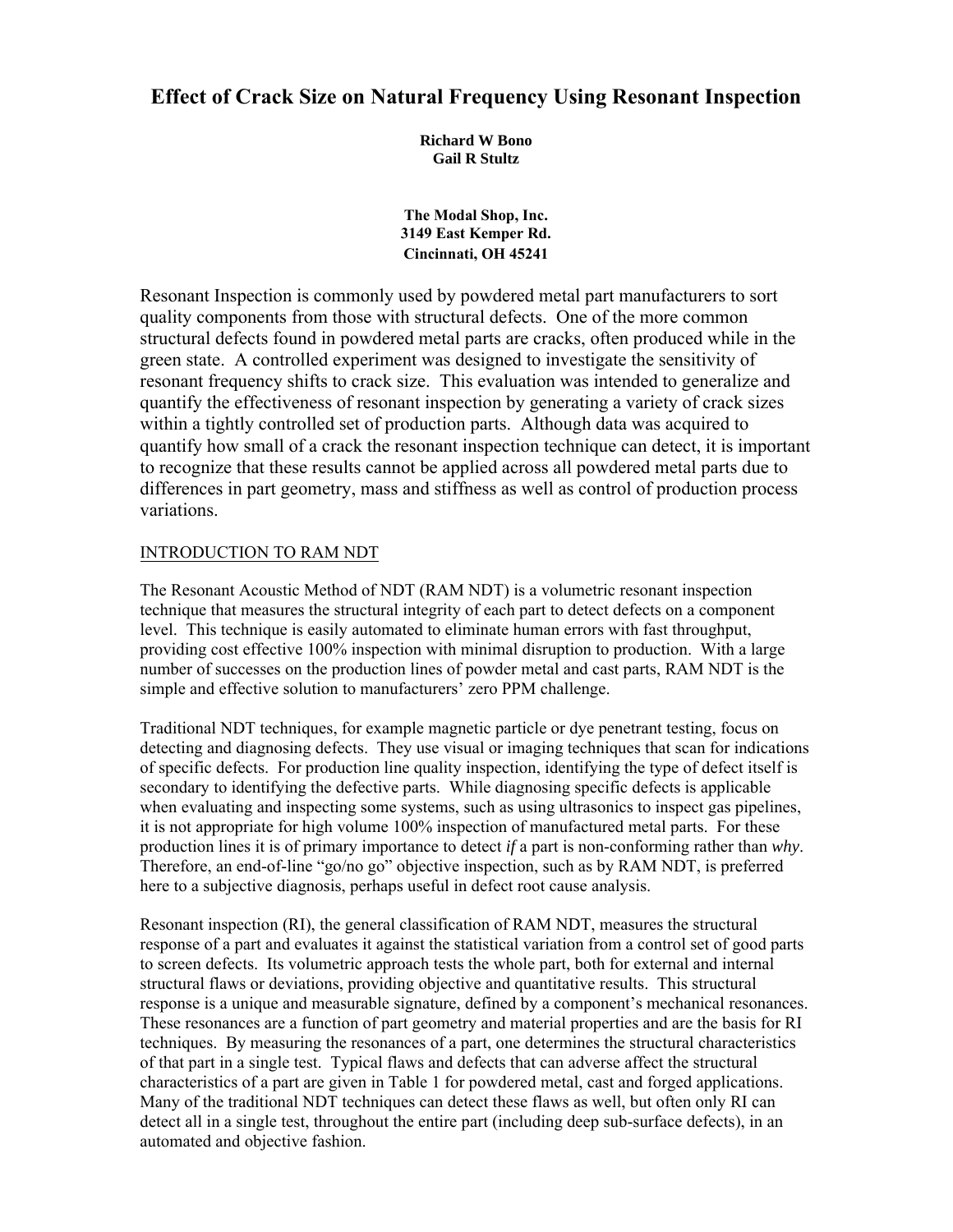| <b>Powder Metal</b> | Cast            | Forged         |
|---------------------|-----------------|----------------|
| Cracks              | Cracks          | Cracks         |
| Chips               | Cold shuts      | Double strikes |
| Voids               | Nodularity      | Porosity       |
| Hardness            | Porosity        | Hardness       |
| Inclusions          | Hardness        | Inclusions     |
| Heat treatment      | Inclusions      | Heat treatment |
| Decarb              | Heat treatment  | Quenching      |
| Oxides              | <b>Stresses</b> | Laps           |
| Contaminants        | Contaminants    | Contaminants   |
| Missed ops          | Missed ops      | Missed ops     |

**Table 1. Typical structural defects commonly detectable by resonant inspection technique for powder metal, cast and forged processes** 

After defective parts have been sorted with RI, complimentary traditional NDT techniques may provide a means for subjective diagnosis on the smaller subset of "rejected" parts. This is useful for determining a defect's root cause and ultimately improving the production processes. The ASME has published standards that detail each of the traditional NDT methodologies.

#### SCIENCE OF RESONANT INSPECTION

Modal analysis is defined as the study of the dynamic characteristics of a mechanical structure or system. All structures, even structures such as metal gears or similar parts that are apparently rigid to the human eye, undergo deformation as a result of applied forces. The structure itself deforms in a distinct, specific pattern. This structural dynamic behavior is defined by the mass, stiffness and damping of a given part's material properties and geometry. The deformations are described using modal analysis, see reference [1]. Specifically, all structures have mechanical resonances, where the structure itself amplifies any energy imparted to it at certain frequencies. For example, tuning forks or bells will vibrate at very specific frequencies, their natural frequencies, for long periods of time with just a small tap. The sound that is made is directly due to these natural frequencies. In fact, any noise generated by a structure is done so by vibration, which is simply a pattern of summed sinusoidal deformations. The Resonant Acoustic Method of Non-destructive Testing (RAM-NDT) utilizes this structural dynamic behavior to evaluate the integrity and consistency of parts.

The natural frequencies are global properties of a given structure and the presence of structural defects causes shifts in some or all of these resonances depending upon how the flaw interacts with the specific deformation pattern. For example, a crack will change the stiffness in the region near the crack and a variation in density or the presence of porosity will change the mass. A crack defect typically reduces the stiffness in the material, thus decreasing the natural frequency. Similarly, porosity in a cast part reduces mass, thus increasing the natural frequency. These shifts are measurable if the defect is structurally significant with respect to the either the size or location of the flaw within a specific resonance mode shape. With some defects, a shift in resonant frequency can also be noticed audibly, such as a cracked bell that obviously does not ring true.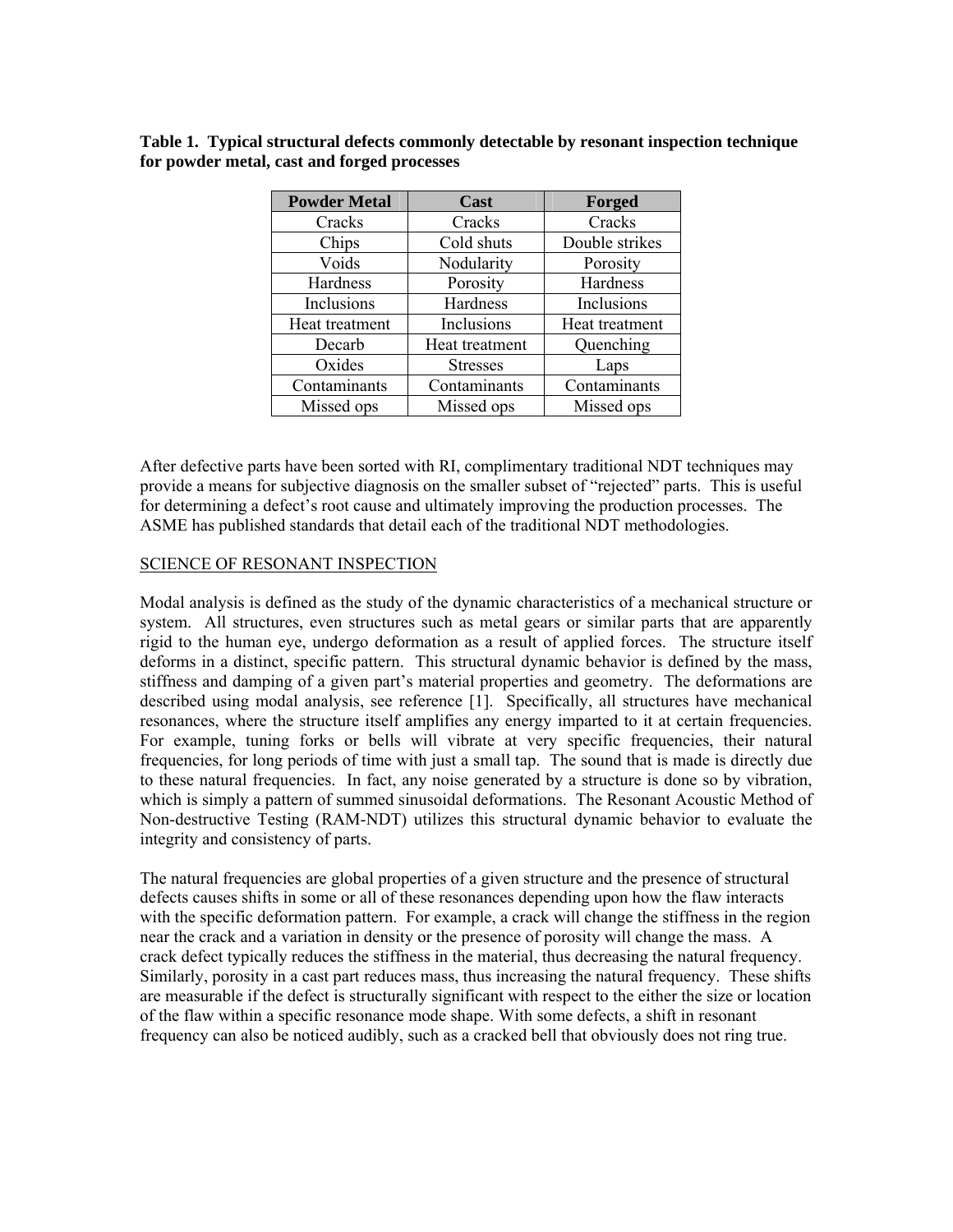#### DESIGN OF EXPERIMENT

A powder metal part supplier and their customer were interested in evaluating very precisely the sensitivity of resonant frequency shifts to crack size in a given part. A large number of production lots were evaluated for extensive baseline setting. Eighteen lots of approximately 5000 parts each were 100% inspected using the Resonant Acoustic Method (RAM NDT). The statistical results of this testing created a master template of resonant frequencies as shown in Table 2. A typical frequency spectrum with the acceptance criteria limits is shown in Figure 1. The consistency of the production parts is very good, with relatively tight criteria limits (set at approximately twice the standard deviation) and standard deviations also shown in Table 2.

| Table 2. Baseline resonant frequencies determined for master NDT RAM template |  |  |  |
|-------------------------------------------------------------------------------|--|--|--|
|                                                                               |  |  |  |

| <b>Nominal Resonant</b> | Criteria Limit Width as       | <b>Standard Deviation of</b> |
|-------------------------|-------------------------------|------------------------------|
| <b>Frequency (Hz)</b>   | <b>Percentage of Nominal</b>  | <b>Actual Resonant</b>       |
|                         | <b>Resonant Frequency (%)</b> | Frequency $(\% )$            |
| 4857                    | $0.58\%$                      | 0.29%                        |
| 6223                    | 0.45%                         | 0.23%                        |
| 6748                    | $0.39\%$                      | $0.34\%$                     |
| 7782                    | $0.44\%$                      | 0.22%                        |
| 19040                   | $0.44\%$                      | 0.23%                        |



## **Figure 1. Typical frequency spectrum with acceptance criteria ranges/limits as displayed with NDT RAM**

A control set of 18 production parts were tested using the NDT-RAM system. These parts were labeled for trending purposes throughout the experiment. The parts were then subjected to fatigue testing as shown in Figure 2. Given the application of a forcing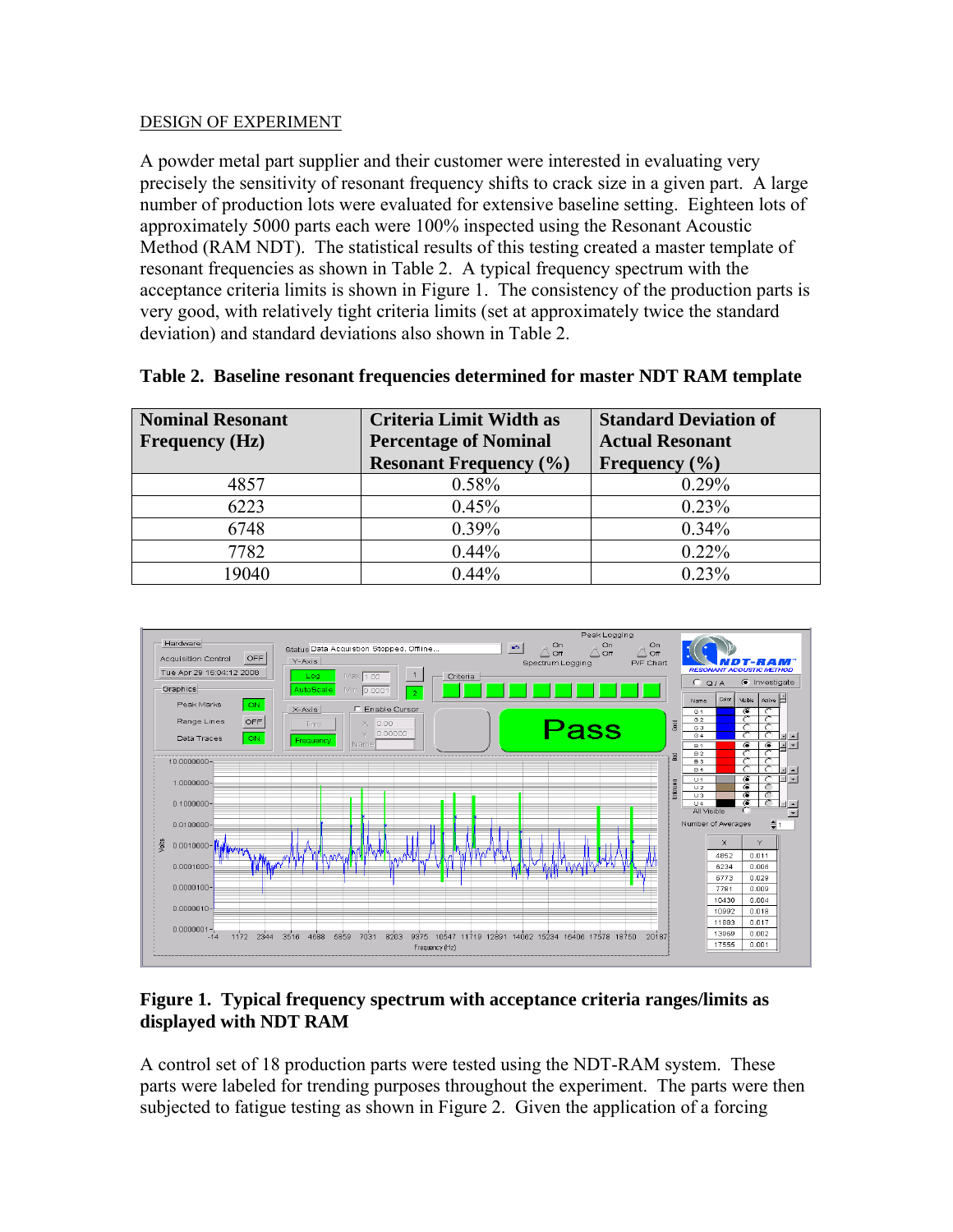function at the top corner of the part's vane, cracks of various sizes were manually created at the base of the part's vane. These cracks were visually inspected with a 400x microscope to estimate the crack length along the inner and outer portions of the base of the vane. Note that two of the parts, labeled H and P, were not subjected to any fatigue cycling and served as a "placebo" of sorts to monitor overall stability during the study. The parts were then retested using the NDT-RAM system to evaluate the shift in resonant frequency characteristics. The resulting data for three of the selected resonant frequencies (4857 Hz, 7782 Hz, 19040 Hz) is shown in Tables 3, 4 and 5, with an overlay of one part's before/after frequency spectra shown in Figure 3.



**Figure 2. Simple schematic showing fatigue test configuration on part vane with indication of crack location.**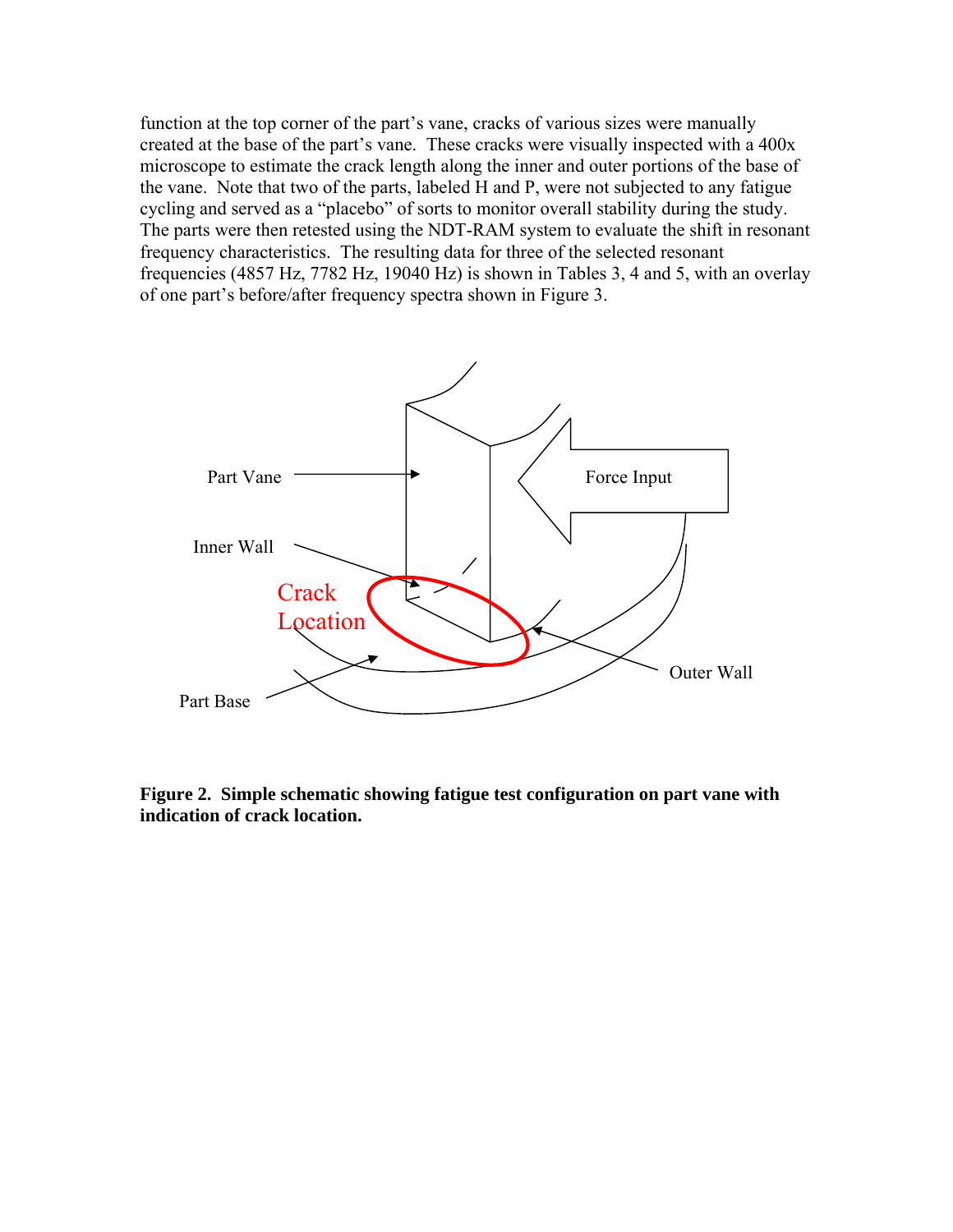| Part<br><b>Identification</b> | <b>Measured</b><br><b>Crack Length,</b><br>OD (mm) | <b>Measured</b><br><b>Crack Length,</b><br>$ID$ (mm) | Original<br><b>Resonant</b><br><b>Frequency (Hz)</b> | <b>Altered</b><br><b>Resonant</b><br><b>Frequency (Hz)</b> | <b>Percent</b><br>Shift $(\% )$ |
|-------------------------------|----------------------------------------------------|------------------------------------------------------|------------------------------------------------------|------------------------------------------------------------|---------------------------------|
| A                             | 1.0                                                | 0.5                                                  | 4886.7                                               | 4851.6                                                     | 0.72%                           |
| B                             | 1.5                                                | 1.5                                                  | 4851.6                                               | 4816.4                                                     | 0.73%                           |
| $\mathcal{C}$                 | 1.0                                                | 0.5                                                  | 4875.1                                               | 4839.8                                                     | 0.72%                           |
| D                             | 1.5                                                | 1.5                                                  | 4863.3                                               | 4839.8                                                     | 0.48%                           |
| ${\bf E}$                     | 1.0                                                | 0.5                                                  | 4839.8                                               | 4804.7                                                     | 0.73%                           |
| F                             | 0.5                                                | 0.5                                                  | 4863.3                                               | 4839.8                                                     | 0.48%                           |
| G                             | 1.0                                                | 0.5                                                  | 4851.6                                               | 4816.4                                                     | 0.73%                           |
| Η                             | No crack                                           | No crack                                             | 4851.6                                               | 4851.6                                                     | 0.00%                           |
| I                             | 0.5                                                | 0.5                                                  | 4863.3                                               | 4839.8                                                     | 0.48%                           |
|                               | 1.5                                                | 1.5                                                  | 4851.6                                               | 4804.7                                                     | 0.97%                           |
| K                             | 2.5                                                | 1.0                                                  | 4886.7                                               | 4804.7                                                     | 1.68%                           |
| L                             | 2.0                                                | 1.0                                                  | 4875.0                                               | 4793.0                                                     | 1.68%                           |
| M                             | 2.0                                                | 1.0                                                  | 4851.6                                               | 4769.5                                                     | 1.69%                           |
| N                             | 3.0                                                | 1.5                                                  | 4851.6                                               | 4781.2                                                     | 1.45%                           |
| $\Omega$                      | 4.0                                                | 3.0                                                  | 4828.1                                               | 4722.7                                                     | 2.18%                           |
| P                             | No crack                                           | No crack                                             | 4851.6                                               | 4851.6                                                     | 0.00%                           |
| O                             | 0.5                                                | 0.5                                                  | 4851.6                                               | 4781.2                                                     | 1.45%                           |
| R                             | 3.0                                                | 2.0                                                  | 4875.0                                               | 4781.2                                                     | 0.72%                           |

**Table 3. Frequency shift data at 4857 Hz from before/after crack** 

## **Table 4. Frequency shift data at 7782 Hz from before/after crack**

| Part<br><b>Identification</b> | <b>Measured</b><br><b>Crack Length,</b><br>OD (mm) | <b>Measured</b><br><b>Crack Length,</b><br>$ID$ (mm) | Original<br><b>Resonant</b><br><b>Frequency (Hz)</b> | <b>Altered</b><br><b>Resonant</b><br><b>Frequency (Hz)</b> | <b>Percent</b><br>Shift $(\% )$ |
|-------------------------------|----------------------------------------------------|------------------------------------------------------|------------------------------------------------------|------------------------------------------------------------|---------------------------------|
| A                             | 1.0                                                | 0.5                                                  | 7804.7                                               | 7781.2                                                     | 0.30%                           |
| B                             | 1.5                                                | 1.5                                                  | 7769.5                                               | 7746.1                                                     | 0.30%                           |
| $\mathcal{C}$                 | 1.0                                                | 0.5                                                  | 7787.1                                               | 7769.5                                                     | 0.23%                           |
| D                             | 1.5                                                | 1.5                                                  | 7781.2                                               | 7757.8                                                     | 0.30%                           |
| E                             | 1.0                                                | 0.5                                                  | 7734.4                                               | 7722.7                                                     | 0.15%                           |
| ${\rm F}$                     | 0.5                                                | 0.5                                                  | 7781.2                                               | 7757.8                                                     | 0.30%                           |
| G                             | 1.0                                                | 0.5                                                  | 7757.8                                               | 7734.4                                                     | 0.30%                           |
| H                             | No crack                                           | No crack                                             | 7746.1                                               | 7757.8                                                     | $-0.15%$                        |
|                               | 0.5                                                | 0.5                                                  | 7781.2                                               | 7757.8                                                     | 0.30%                           |
|                               | 1.5                                                | 1.5                                                  | 7757.8                                               | 7734.4                                                     | 0.30%                           |
| K                             | 2.5                                                | 1.0                                                  | 7816.4                                               | 7781.2                                                     | 0.45%                           |
| L                             | 2.0                                                | 1.0                                                  | 7816.4                                               | 7769.5                                                     | 0.60%                           |
| M                             | 2.0                                                | 1.0                                                  | 7769.5                                               | 7722.7                                                     | 0.60%                           |
| N                             | 3.0                                                | 1.5                                                  | 7746.1                                               | 7710.9                                                     | 0.45%                           |
| $\mathcal{O}$                 | 4.0                                                | 3.0                                                  | 7746.1                                               | 7699.2                                                     | 0.61%                           |
| $\mathbf{P}$                  | No crack                                           | No crack                                             | 7757.8                                               | 7757.8                                                     | 0.00%                           |
| $\Omega$                      | 0.5                                                | 0.5                                                  | 7757.8                                               | 7722.7                                                     | 0.45%                           |
| $\mathbb{R}$                  | 3.0                                                | $2.0$                                                | 7781.2                                               | 7734.4                                                     | 0.60%                           |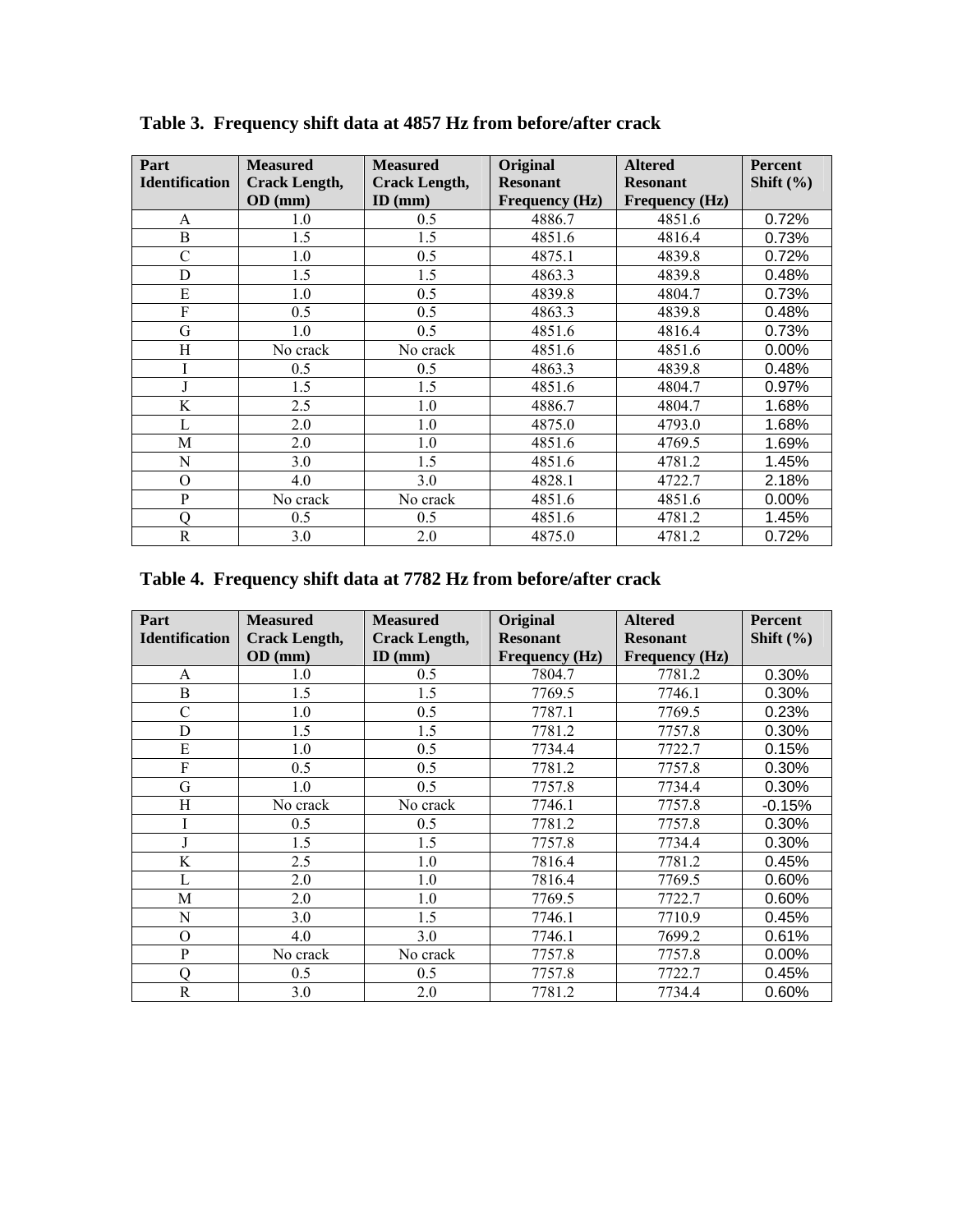| Part<br><b>Identification</b> | <b>Measured</b><br><b>Crack Length,</b> | <b>Measured</b><br><b>Crack Length,</b> | <b>Original</b><br><b>Resonant</b> | <b>Altered</b><br><b>Resonant</b> | <b>Percent</b><br>Shift $(\% )$ |
|-------------------------------|-----------------------------------------|-----------------------------------------|------------------------------------|-----------------------------------|---------------------------------|
|                               | OD (mm)                                 | $ID$ (mm)                               | <b>Frequency (Hz)</b>              | <b>Frequency (Hz)</b>             |                                 |
| A                             | 1.0                                     | 0.5                                     | 19078.1                            | 19054.7                           | 0.12%                           |
| $\boldsymbol{B}$              | 1.5                                     | 1.5                                     | 19019.5                            | 18996.1                           | 0.12%                           |
| C                             | 1.0                                     | 0.5                                     | 19054.7                            | 19031.2                           | 0.12%                           |
| D                             | 1.5                                     | 1.5                                     | 19031.2                            | 19007.8                           | 0.12%                           |
| E                             | 1.0                                     | 0.5                                     | 18996.1                            | 18972.7                           | 0.12%                           |
| ${\bf F}$                     | 0.5                                     | 0.5                                     | 19066.4                            | 19054.7                           | 0.06%                           |
| G                             | 1.0                                     | 0.5                                     | 18984.4                            | 18972.7                           | 0.06%                           |
| Η                             | No crack                                | No crack                                | 19054.7                            | 19054.7                           | $0.00\%$                        |
| T                             | 0.5                                     | 0.5                                     | 19031.2                            | 19019.5                           | 0.06%                           |
|                               | 1.5                                     | 1.5                                     | 19043.0                            | 19019.5                           | 0.12%                           |
| K                             | 2.5                                     | 1.0                                     | 19089.8                            | 19043.0                           | 0.25%                           |
| $\mathbf{L}$                  | 2.0                                     | 1.0                                     | 19066.4                            | 19007.8                           | 0.31%                           |
| M                             | 2.0                                     | 1.0                                     | 19007.8                            | 18960.9                           | 0.25%                           |
| N                             | 3.0                                     | 1.5                                     | 19043.0                            | 18984.4                           | 0.31%                           |
| $\Omega$                      | 4.0                                     | 3.0                                     | 19031.2                            | 19054.7                           | $-0.12%$                        |
| ${\bf P}$                     | No crack                                | No crack                                | 19031.2                            | 19031.2                           | 0.00%                           |
| O                             | 0.5                                     | 0.5                                     | 19007.8                            | 18949.2                           | 0.31%                           |
| $\mathbb{R}$                  | 3.0                                     | 2.0                                     | 19066.4                            | 18996.1                           | 0.37%                           |

**Table 5. Frequency shift data at 19040 Hz from before/after crack** 



## **Figure 3. NDT-RAM display showing frequency shift resulting from fatigue crack testing, acceptable criteria limit shown as green box.**

After the control set of parts were retested to measure the shift in resonant frequency characteristics due to the induced crack along the base of the vane, the parts were sectioned to confirm accurate visual inspection of the crack damage using the microscope. The cracks tended to propagate only along the edge of the inner or outer diameter, never cracking all the way through the vane.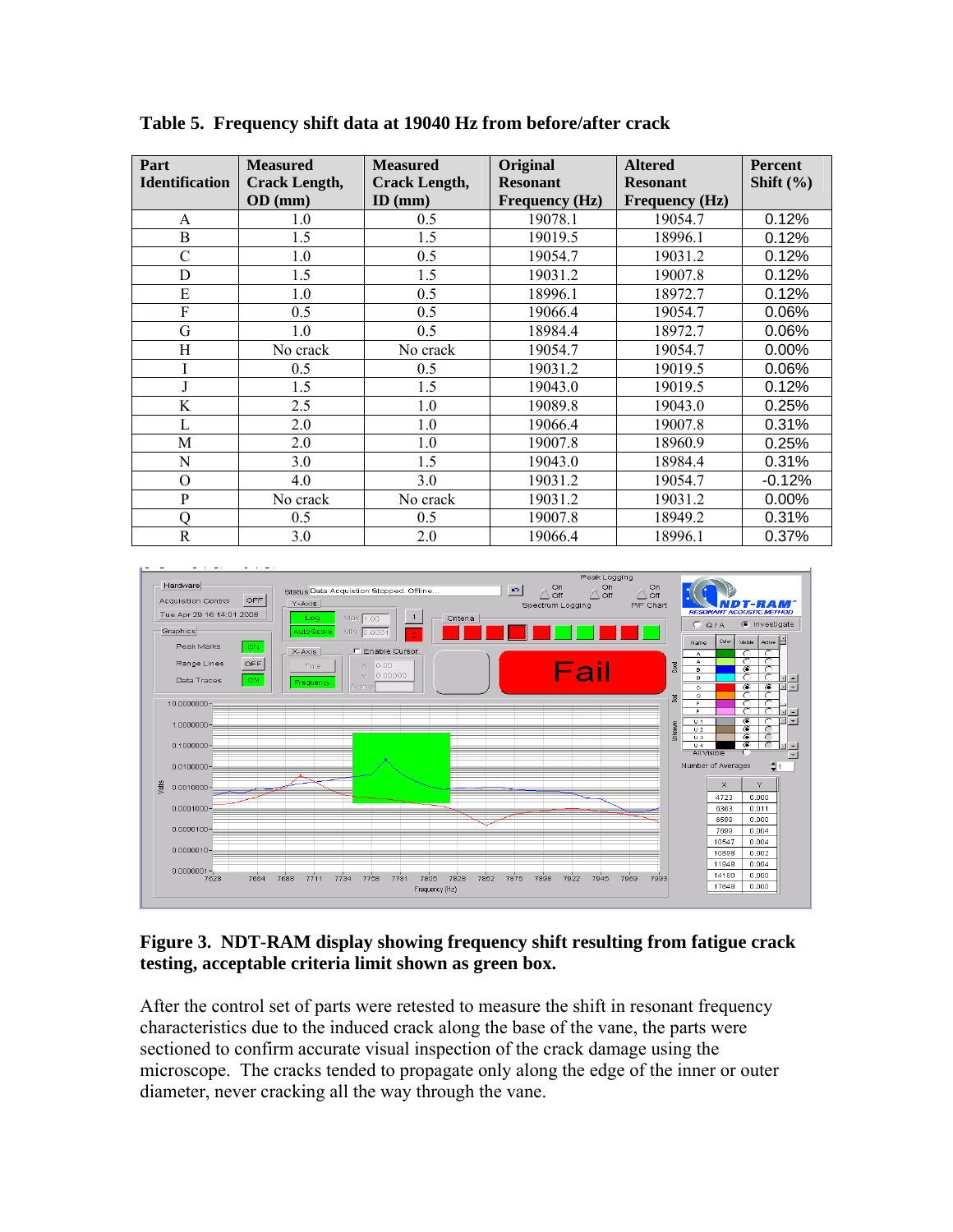## EXPERIMENTAL RESULTS

The general trend of the data shows a direct correlation between the size of the observed crack and the resulting shift to resonant frequencies evaluated. Figure 4 shows this trend, plotting the percentage shift in resonant frequency from Tables 3-5 against a crack magnitude indicator. This indicator was calculated by taking the square root of the sum of the squares of the inner and outer wall crack length. Also note that a linear fit trend line from each data set plots through zero, indicating the expected result of 0% frequency shift from no crack.



## **Figure 4. Correlation between resonant frequency shift and crack magnitude, displayed with linear fit trend line for three resonant frequencies**

Comparing the width of the criteria limit, set at approximately twice the standard deviation (see Table 2), to the actual percent shifts in resonant frequency due to the induced cracks, the 4857 Hz range effectively sorts parts that exhibit measured cracks of at least 1.0 mm at either the inner or outer wall. In these cases, the measured frequency shift was at least 0.72% (see Table 3), larger than the 0.58% criteria limit width. Therefore, any shift in resonant frequency results in a peak lower than the specified criteria limit, similar to what is shown in Figure 3. Part D, however, exhibited anomalous results and, without determining root cause, was considered an outlier in this study. It should be noted though that the part manufacturer was targeting 2.0 mm cracks or larger for reject based upon other independent, destructive fatigue studies.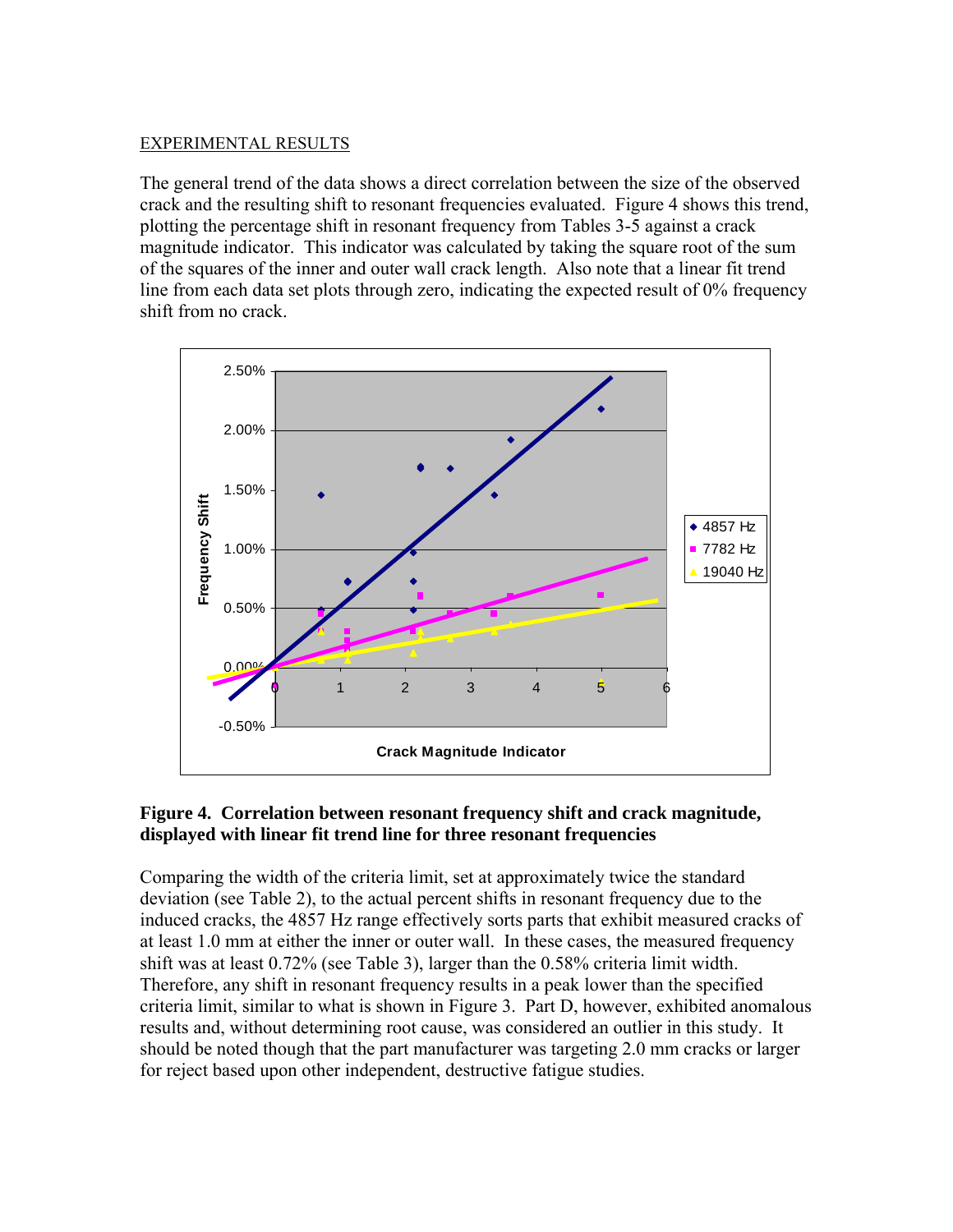Similar results were seen based upon data at 7782 Hz. As before, by comparing the width of the criteria limit (Table 2) to the actual percent shifts at this particular nominal resonant frequency (Table 4), parts with induced cracks greater than the targeted 2.0 mm were effectively sorted from the batch given shifts of at least 0.45% (greater than the 0.44% criteria limit width). In this case, if it was necessary to sort parts exhibiting smaller cracks, the width of the criteria limit could be set closer to the standard deviation rather than conservatively set about twice the standard deviation. The effective result of this would be a slightly higher "scrap rate" of approximately 5% instead of approximately 2% (1σ vs 2σ).

The placebo parts (the two parts H and P that did not undergo fatigue crack testing mixed in with the other 16 parts of the control group) showed perfect repeatability between before and after resonant frequency measurements in all cases except one. At the 7782 Hz nominal resonant frequency, as shown in the table above, the placebo labeled H did indicate a shift between before/after data, but of just a single spectral line. All other data at all other nominal frequencies show no shift. This is likely due to the specific part H having its resonant frequency very close to the FFT spectrum bin edge. As such, the resonant frequency doesn't actually shift but the measurement of the resonant frequency may tend to "flip-flop" between spectral lines depending upon small variances in test parameters or boundary conditions.

It is also important to note that some resonant frequencies measured were very insensitive to the particular induced crack defects. For example, data at the nominal resonant frequency of 6736 Hz showed little to no frequency shift. This is important because defects do not affect all resonant frequencies the same. As a result, multiple criteria ranges are generally needed to reliably evaluate and sort parts.

## **CONCLUSION**

The powder metal part manufacturer from this study successfully implemented RAM NDT for 100% inspection of the given part. No part failures have been reported to date.

It has been shown that resonant frequency shifts are sensitive and have a correlation to crack size. RAM NDT can be an effective tool in sorting powder metal parts based upon crack defects. It is important to note, however, that the correlation between crack size and frequency shift is dependent upon part material and geometry, and the resulting interaction with the resonant frequency mode shape. The specific experimental results from the data presented in this paper should in no way be applied to other part geometries.

## REFERENCES

[1] Ewins, D.J. Modal Testing: Theory and Practice. Research Studies Press Ltd, 1984.